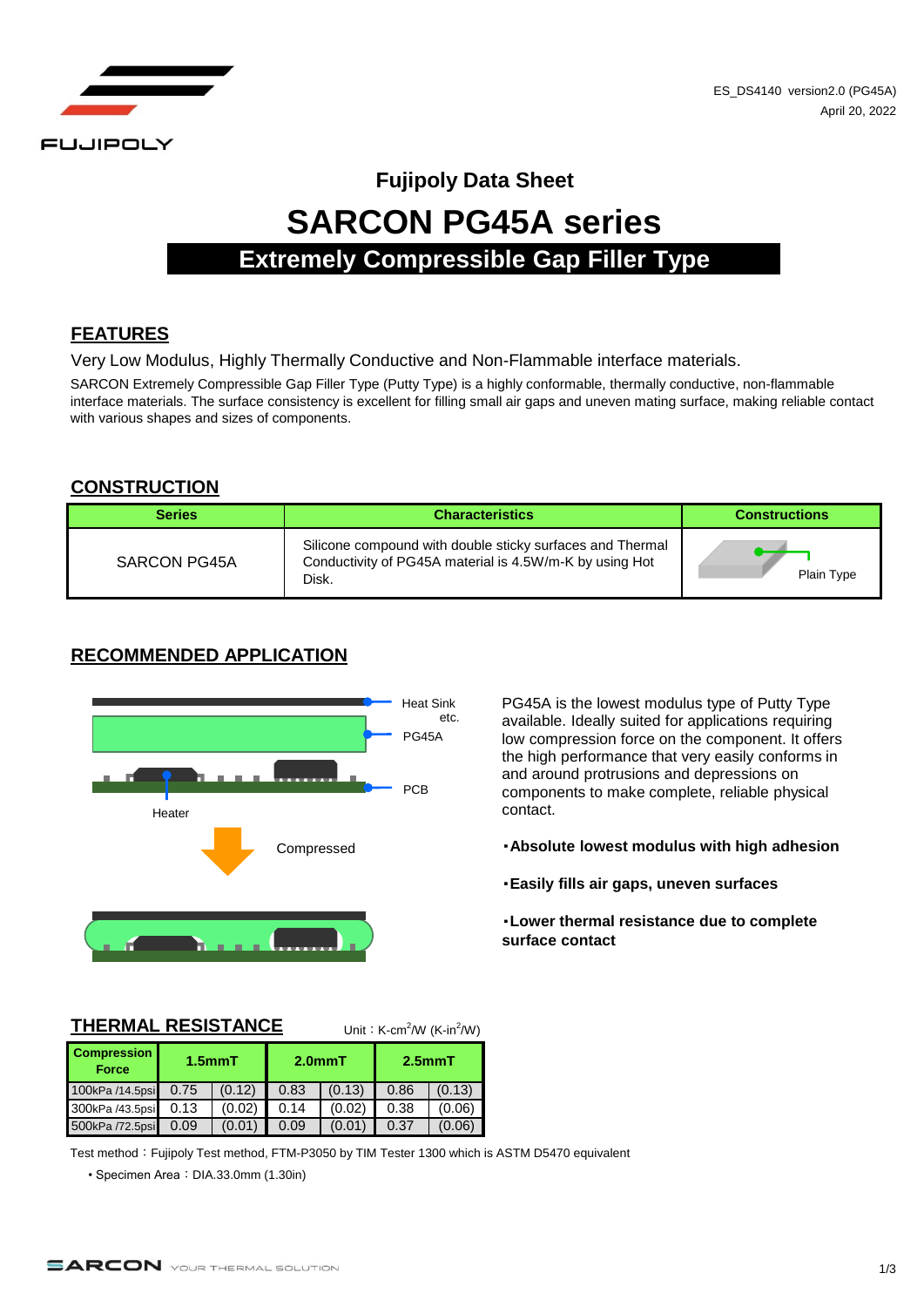# **TYPICAL PROPERTIES**

| <b>Properties</b>         |                                      | unit                        |      | <b>PG45A</b>         |                                     | <b>Test method</b> | <b>Specimen</b>          |
|---------------------------|--------------------------------------|-----------------------------|------|----------------------|-------------------------------------|--------------------|--------------------------|
| Physical                  | Color                                |                             |      |                      | Gray                                | Visual             | $\overline{\phantom{0}}$ |
| Properties                | <b>Specific Gravity</b>              |                             |      |                      | 3.3                                 | ASTM D792          | A                        |
| Electrical                |                                      |                             | 50Hz |                      | 7.31                                |                    |                          |
| Properties                | <b>Dielectric Constant</b>           |                             | 1kHz |                      | 7.30                                | ASTM D150          | B                        |
|                           |                                      |                             | 1MHz |                      | 7.17                                |                    |                          |
|                           |                                      |                             | 50Hz |                      | 0.035                               |                    |                          |
| <b>Dissipation Factor</b> | $\overline{\phantom{a}}$             | 1kHz                        |      | 0.010                | ASTM D150                           | B                  |                          |
|                           |                                      |                             | 1MHz |                      | 0.006                               |                    |                          |
| Thermal<br>Properties     | <b>Thermal Conductivity</b>          | $W/m-K$                     |      |                      | 4.5                                 | ISO 22007-2        | C                        |
|                           | Recommended<br>operating temperature | $^{\circ}C$ ( $^{\circ}F$ ) |      |                      | $-40$ to $+150$ ( $-40$ to $+302$ ) |                    |                          |
|                           | Low molecular                        |                             |      | $D_3$ to $D_{10}$    | 0.0010                              | Gas                |                          |
| Siloxane                  |                                      | wt%                         |      | $D_{11}$ to $D_{20}$ | 0.0328                              | Chromatography     |                          |
|                           | <b>Flame Retardant</b>               |                             |      |                      | $V - 0$                             | <b>UL 94</b>       |                          |

• Specimen A:2mmT • Specimen B:100mmW × 100mmL × 3mmT • Specimen C:50mmW × 50mmL × 3mmT, 3 sheets stacked

# **COMPRESSION FORCE**

Unit:  $N/6.4$ cm<sup>2</sup> (psi)

| <b>Compression</b><br><b>Ratio</b> | $1.5$ mm $T$ |        | $2.0mm$ T |        | $2.5mm$ T |        |
|------------------------------------|--------------|--------|-----------|--------|-----------|--------|
| 10%                                | 70           | (15.9) | 58        | (13.1) | 36        | (8.2)  |
| 20%                                | 115          | (26.1) | 88        | (19.9) | 54        | (12.2) |
| 30%                                | 175          | (39.6) | 112       | (25.4) | 75        | (17.0) |
| 40%                                | 228          | (51.7) | 156       | (35.3) | 94        | (21.3) |
| 50%                                | 307          | (69.6) | 207       | (46.9) | 132       | (29.9) |
| Sustain 50%                        | 6            | (1.4)  |           | (0.9)  | 2         | (0.5)  |

Test method: Measured by ASTM D575-91 for reference

• Specimen Area: DIA.28.6mm (1.13in) • Platen Area: DIA. 28.6 (1.13in) • Sustain 50%: Sustain 50% at 1 minute later

• Compression Velocity: 5.0mm/minute

# **DURABILITY**

|                             | <b>Unit</b>              |                | $70^{\circ}$ C                                                                             | 150°C                             |                                   |
|-----------------------------|--------------------------|----------------|--------------------------------------------------------------------------------------------|-----------------------------------|-----------------------------------|
| <b>Test Property</b>        |                          | <b>Initial</b> | After 1,000hrs                                                                             | <b>Initial</b>                    | After 1,000hrs                    |
| <b>Specific Gravity</b>     | $\overline{\phantom{a}}$ | 3.3            | 3.3                                                                                        | 3.3                               | 3.3                               |
| <b>Thermal Conductivity</b> | $W/m-K$                  | 4.6            | 4.7                                                                                        | 4.6                               | 4.8                               |
| <b>Thermal Resistance</b>   | $K$ -cm <sup>2</sup> /W  | 0.9            | 0.9                                                                                        | 0.9                               | 1.0                               |
|                             |                          | 60°C/95%RH     |                                                                                            | $-40^{\circ}$ C                   |                                   |
| <b>Test Property</b>        | <b>Unit</b>              | <b>Initial</b> | After 1,000hrs                                                                             | <b>Initial</b>                    | After 1,000hrs                    |
| <b>Specific Gravity</b>     | $\overline{\phantom{a}}$ | 3.3            | 3.3                                                                                        | 3.3                               | 3.3                               |
| <b>Thermal Conductivity</b> | $W/m-K$                  | 4.6            | 4.6                                                                                        | 4.6                               | 4.5                               |
| <b>Thermal Resistance</b>   | $K$ -cm <sup>2</sup> /W  | 0.9            | 0.9                                                                                        | 0.9                               | 1.0                               |
|                             | reduced temperature      |                |                                                                                            |                                   |                                   |
| <b>Test Property</b>        | <b>Unit</b>              | <b>Initial</b> | $-40^{\circ}C(30\text{min}) \Leftrightarrow +125^{\circ}C(30\text{min})$<br>After 1,000hrs |                                   | $-40^{\circ}$ C = $-40^{\circ}$ F |
| <b>Specific Gravity</b>     | $\overline{\phantom{0}}$ | 3.3            | 3.3                                                                                        | $60^{\circ}$ C = 140 $^{\circ}$ F |                                   |
| <b>Thermal Conductivity</b> | $W/m-K$                  | 4.6            | 4.6                                                                                        | $70^{\circ}$ C = 158°F            |                                   |
| <b>Thermal Resistance</b>   | $K$ -cm <sup>2</sup> /W  | 0.9            | 1.0                                                                                        | $125^{\circ}C = 257^{\circ}F$     |                                   |

150℃ = 302°F

• Test methods of Thermal Conductivity base on Fujipoly Test Method, FTM P-1612 by Hot Disk.

• Thermal Resistance: Measured by using ASTM D5470 modified, refer to Fujipoly Test method FTM P-3030

・Specimen Area:10mm square , initial thickness 1.5mm ・Compression ratio:30%